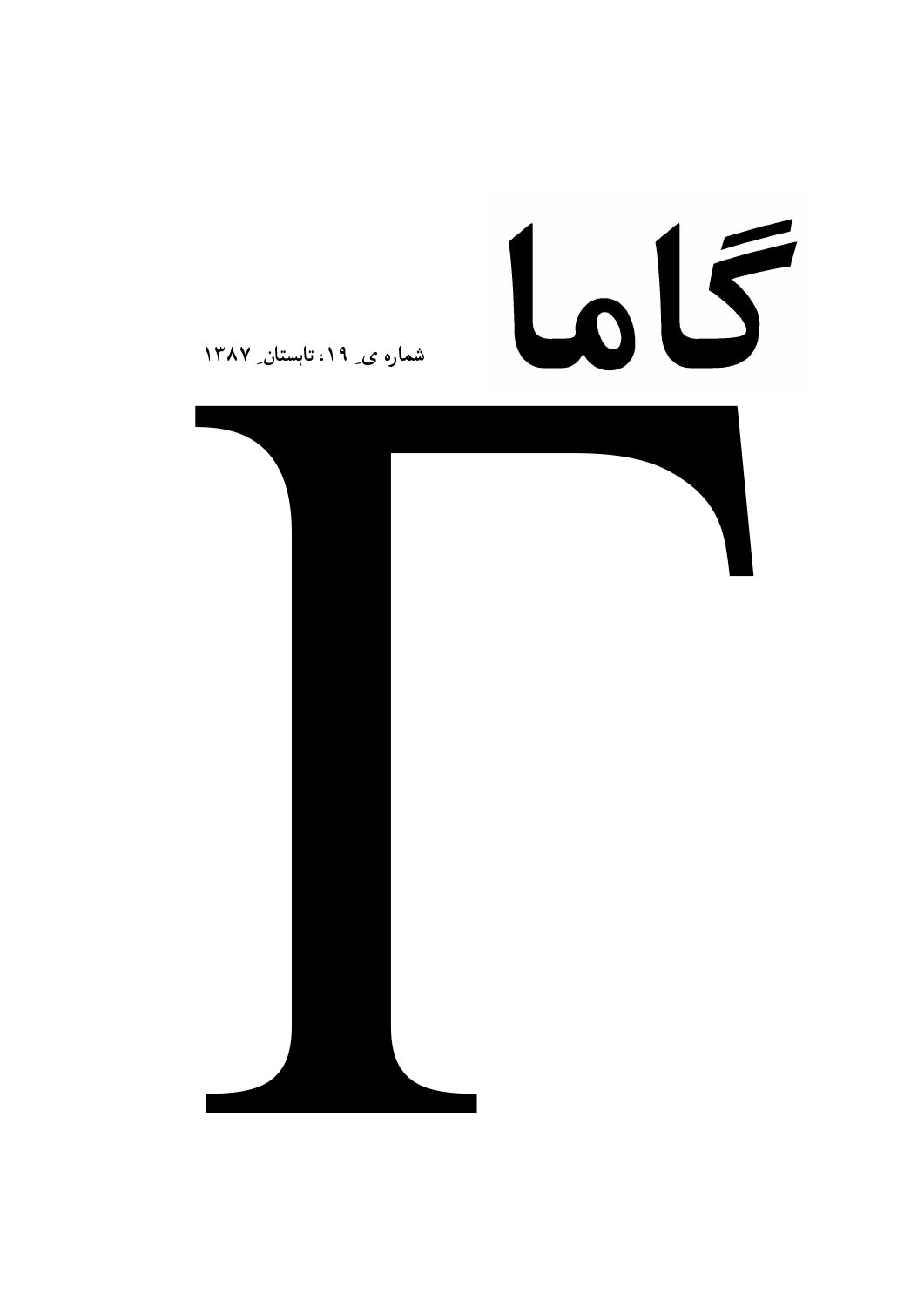www.gammajournal.ir

 $\overline{S}$ 

**ISSN 1735.1286** 

#### به نام خدا

**•** گاما فصل نامه ای است به زبان فارسی، در باره ی فیزیک. آن چه در گاما منتشر می شود بیش تر مقالهها ی ِ آموزشی، در زمینه ی ِ فرهنگ یا تاریخ ِ ِ فیزیک، یا در مورد ِ مسائل ِ فیزیک در ایران است، و قرار است جنبه ی ِ آموزشی و فرهنگی داشته باشد و برای دانشجویان ِ فیزیک یا دانش آموخته گان \_ فیزیک ، یا دستِکم بخش ی از آنها قابلاستفاده باشد. • مقالههای گاما نوعاً تألیفی اند. سعی بر این است که فقط مقالهها ی ِ کلاسیک ِ فیزیک، و نوشتهها ی ِ فیزیکپیشهها ی ِ بزرگ ترجمه شود. اگر میخواهید چیز ی را ترجمه کنید، لطفاً اول با هیئت \_ ویراستاران تماس بگیرید. • برا ی ِ تماس با گاما، و از جمله فرستادن ِ مقاله، لطفاً با یک ی از ویراستاران ِ گاما تماس بگیرید. • پذیرش ِ مقاله با هیئت ِ ویراستاران و بر اساس ِ روش ِ متداول ِ داوری توسّط ِ داور ِ ناشناس است. هیئت <sub>-</sub> ویراستاران یا مقاله را میپذیرد، یا رد میکند، امّا هرگز در نوشته ی ِ نویسنده دخل و تصرّف ی نمیکند. اگر به نظر ِ داور تغییر ی در مقاله لازم باشد، اعمال ِ این تغییر با خود ِ نویسنده(ها) است. • مقاله ی پذیرفته شده، پیش از چاپ، بر اساس به آخرین نسخه ای که نویسنده فرستاده حروفچینی می،شود و یس از تأیید <sub>-</sub> نویسنده است که چاپ می،ود. • © تمام ِ حقوق ِ مادّي و معنوي ي ِ آن چه در گاما منتشر ميشود متعلق است به گاما، مگر در موارد ی که صراحتاً مشخّص شده باشد.

ويراستاران: • امير \_ آقامحمّدي، دانش گاه \_ الزّهرا، تهران a\_aghamohammadi@yahoo.com • احمد ِ شریعتی (سردبیر)، دانشگاه ِ الزّهرا، تهران shariati@mailaps.org • عزیزاله ِ شفیعخانی، دانشگاه ِ الزّهرا، تهران ashafie@ipm.ir • امیرحسین ِ فتحاللهی، دانشگاه ِ الزّهرا، تهران ahfatol@gmail.com

 $^{-1}$ شمارگان : ۱۰۰۰ نسخه  $^1$ تاریخ \_ انتشار ١٣٨٧/٨/١٥ قيمت ٥٥٥ تومان. <sup>1</sup> ليتوگرافي، چاپ، و صحافي: سازمان چاپ و انتشارات وزارت فرهنگ و ارشاد اسلامي.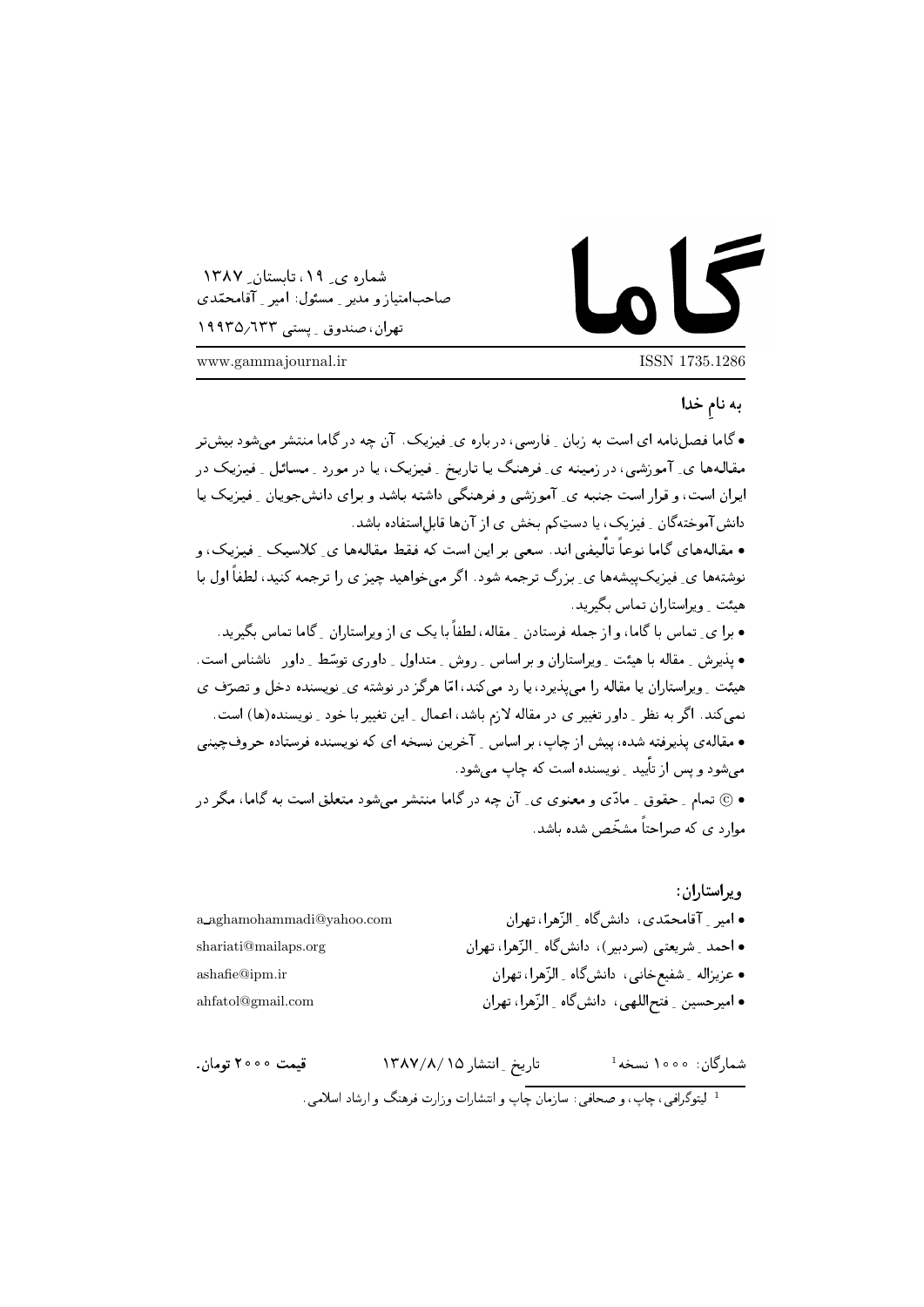## Gamma<br> **Gamma** no. 19, Summer 2008

www.gammajournal.ir ISSN 1735.1286

Gamma is a quarterly Persian magazine, devoted to educational and cultural articles in physics. Gamma is not a research journal.

**Address:** Gamma, P. O. Box 633, Tehran 19935, IRAN.

 $\odot$  2004 - 2008, Gamma, all rights reserved.

#### **Editors**

• **A. Aghamohammadi** Prof. of Physics, Alzahra University, Tehran 19938-91167, Iran. a aghamohammadi@yahoo.com

• **A. H. Fatollahi** Asoc. Prof. of Physics, Alzahra University, Tehran 19938-91167, Iran. ahfatol@gmail.com

• **A. Shafikhani** Asoc. Prof. of Physics, Alzahra University, Tehran 19938-91167, Iran. ashafie@ipm.ir

• **A. Shariati** Asoc. Prof. of Physics, Alzahra University, Tehran 19938-91167, Iran. shariati@mailaps.org

اشتراک (چهار شماره) عادی ۱۰۰۰۰ تومان، دانشجویی ۲۰۰۰ تومان، موّسسهها ۰۰۰۵ تومان .  1 ( #\$   h- G #\*- C 5 6 i ( g  \*  ( 065 ) <sup>N</sup> 6 i ( g  \* 0 A( Q-& \$-5  $\cdots$  . The same state  $\cdots$ 

ہر اوپر اسپر اس کے اسپر کے اس کے سیاسی کے اس کے اس کے اس کے اس کے اس کے اس کے اس کے اس کے اس کے اس کے اس کے اس دانش کاه ِ الزهرا (کُد ِ ۲۲۱) به نام ِ احمد شریعتی، بریزید. اصل ِ رسید ِ بانک را پیش ِ خود  $\bullet$  . The state is the state of the state of the state of the state of the state of the state of  $\bullet$  . The state of the state of the state of the state of the state of the state of the state of the state of the state of ا از معتبر از پورن بی که واریز شما اشکار از اسم و تشایع ای کامل از کیرنما بی مجله (نصف کنار پشتی را هم بنويسيد).